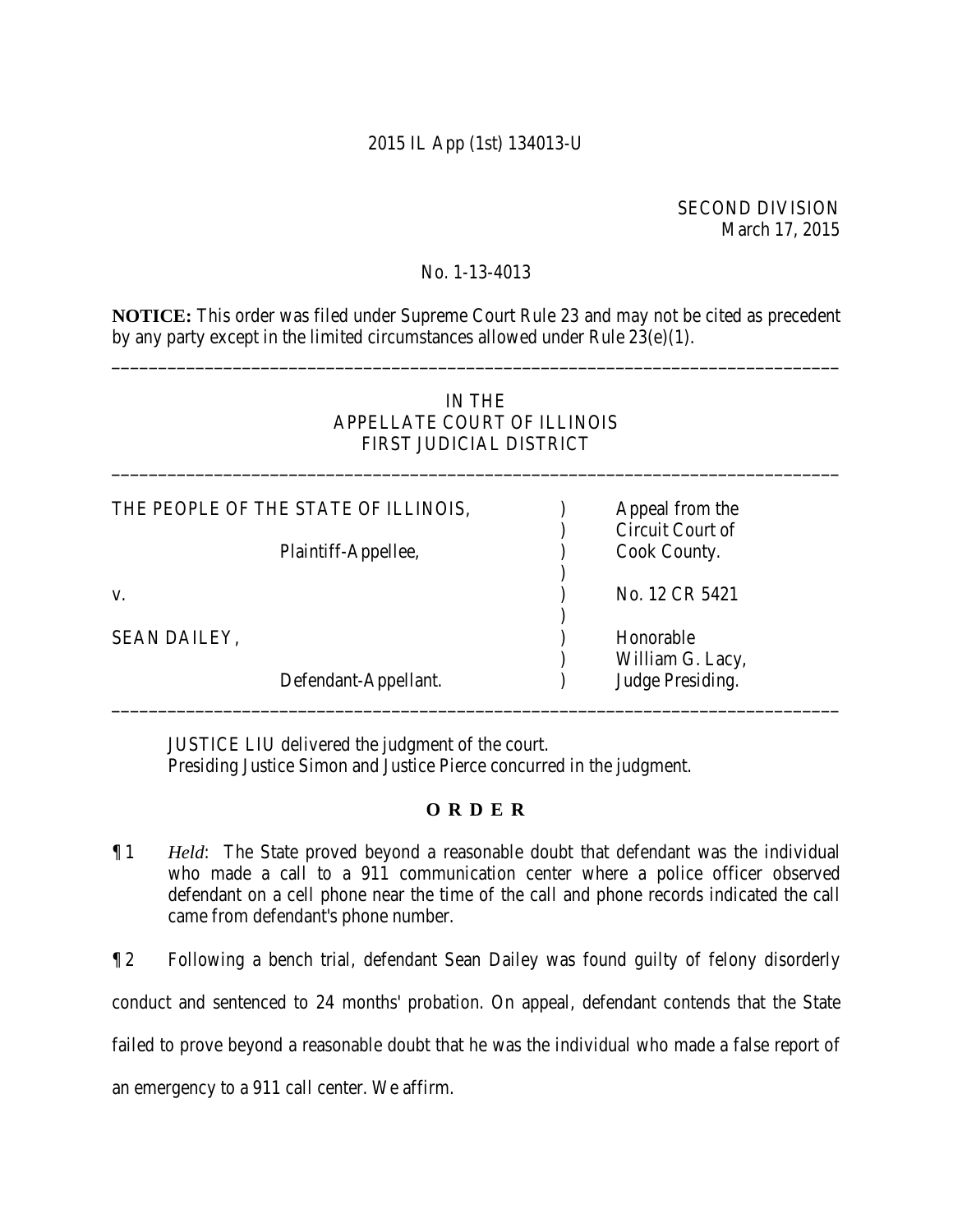¶ 3 Defendant was charged with felony disorderly conduct. The charge arose out of a call to 911 through the emergency communication center serving the city of Niles on November 5, 2010. The caller indicated that a 50-person fight was occurring at a bar. When officers arrived at the bar, there was no indication that a fight had taken place. Phone records indicated the call came from a phone number registered to defendant.

¶ 4 At trial, Niles police officer Brian Zagorski testified that he was parked in a parking lot in Niles at 2 a.m. on November 5, 2010. A black Chevy Tahoe sped past Zagorski, driving 66 miles per hour in a posted 35 mile per hour zone. Zagorski pulled out of the lot and began to pursue the vehicle, activating his police lights. The Tahoe pulled into a parking lot and stopped. Stopping behind the vehicle, Zagorski exited his car and approached the other vehicle. He asked the driver of the vehicle, defendant, for his license and registration. Defendant informed Zagorski that he was a Chicago police officer. His speech was slurred and Zagorski smelled a strong odor of alcohol coming from the vehicle. He ran defendant's license and verified that he was a police officer. He then offered defendant a "professional courtesy," allowing him to park the vehicle and find an alternate ride home without receiving any citation. Defendant refused Zagorski's offer to drive him home and the officer's offer to call for a cab. Eventually, he stated he would call for a ride, and walked to a motel across the street. At 2:18 a.m., Zagorski moved to a gas station parking lot and continued to observe defendant. Defendant "hovered" around the motel's doorway for two to four minutes. Defendant returned to Zagorski and asked if he could leave. When Zagorski told defendant no, he replied that he would call officers from his own district to drive him home. Defendant walked back to the motel, and Zagorski observed him using a cell phone.

- 2 -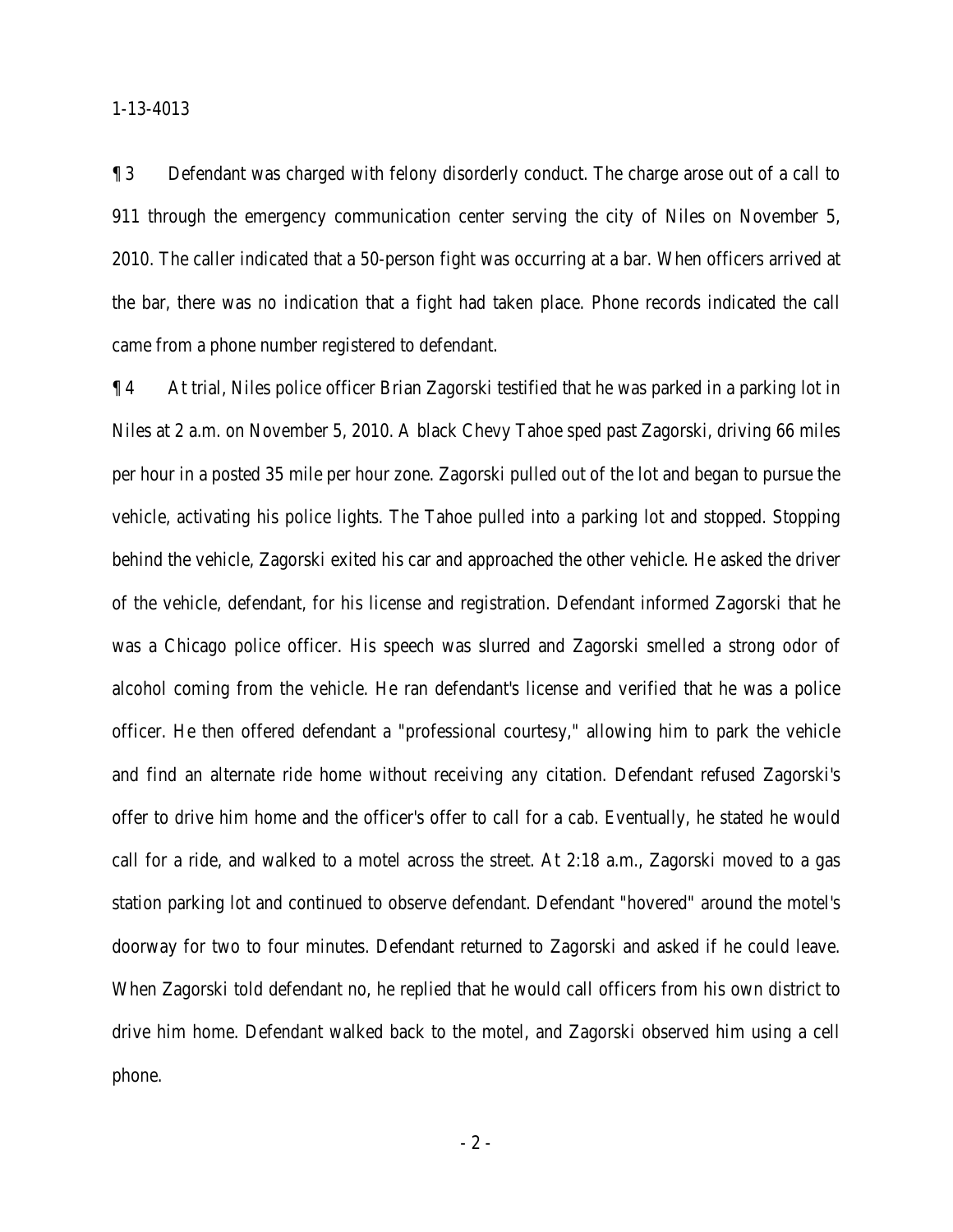$\overline{a}$ 

¶ 5 About five minutes after defendant approached him, Zagorski received a dispatch over his radio indicating that a 50-person fight was occurring at Here's Cheers bar located in Niles.<sup>1</sup> He left the gas station and drove towards the bar. Before Zagorski arrived, Officer Scipione radioed that there was "nothing showing" at the bar. Zagorski returned to the motel and found that defendant's car was no longer present.

¶ 6 Niles police officer Anthony Scipione testified that he was on patrol and received a dispatch for a 50-person fight in progress at Here's Cheers bar in Niles in the early morning of November 5th, 2010. When he arrived at the bar, he found two cars in the parking lot. He radioed other officers to slow down as there was "nothing showing." He entered the bar with another officer who had arrived. Inside the bar two individuals sat at the bar while another two played pool. Scipione radioed a "total disregard" to the other responding officers.

¶ 7 Courtney Sasiadek testified that she was working as call taker for the North Suburban Emergency Communication Center which served Niles on November 5, 2010. She received a 911 call at 2:28 a.m. Following the initial call, Sasiadek made several calls back to the same number. The State then entered an audio recording of the calls as well as radio traffic between officers and dispatchers into evidence without objection by defendant<sup>2</sup>. A transcript of the recording was also admitted without objection. As foundation, Sasiadek identified her own voice and the voice of a dispatcher. She testified that the recording accurately reflected her

<sup>1</sup> Appellant initially refers to the bar as "Three Cheers" but later refers to it as "Here's Cheers."

<sup>2</sup> Prior to trial, defendant had made a motion *in limine* to exclude the recordings of the calls between officers and dispatchers as hearsay, which the trial court denied. Those calls are not relevant to defendant's claim on appeal.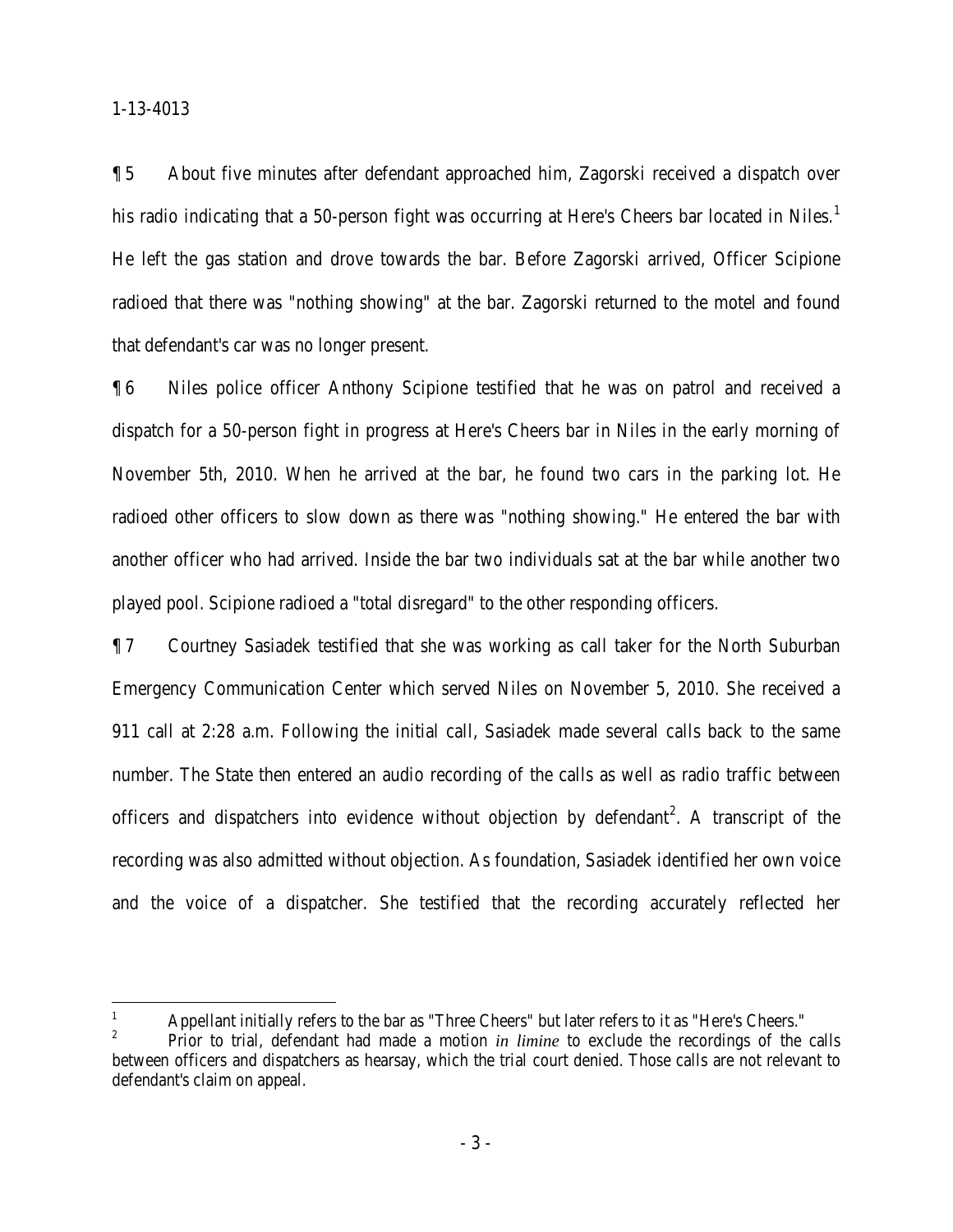conversations and that the transcript accurately reflected the conversations heard on the transcript. The first call was comprised of the following:

"Computer: 2:28 a.m.; 41 seconds, November 5, 2010.

Dispatcher: 911, where is your emergency?

Caller: Cheers, it's on Park Ridge, it's ahh, it's a bunch, there is a big fight, it's

ahh, a bunch of like young, underage kids who are drinking and —

Dispatcher: Where at?

Caller: — And everyone is doing coke, Cheers.

 $***$ 

Dispatcher: How many people are involved?

Caller: Like 50.

Dispatcher: How many? 50? Five-zero?"

The first call then ended with a dial tone. Defense counsel objected based upon relevance to any further phone calls being played to the court. The trial court overruled the objection.

¶ 8 Sasiadek then called the number back and the same voice answered and stated, "They are calling me, they are drunk, they are calling me and telling me \*\*\* there is a big fight outside." Sasiadek told the person that she had more questions, but the line became disconnected. She again called the number. After a brief conversation, the phone disconnected again. Sasiadek then called the number twice more. No one answered the phone, and she heard a voice mail greeting stating, "Hi, you've reached Sean Dailey with Dailey Protection." The last call on the recording was a man calling into a non-emergency line for the emergency communication center. The individual identified himself as "Sean" and indicated he was returning calls made to that phone.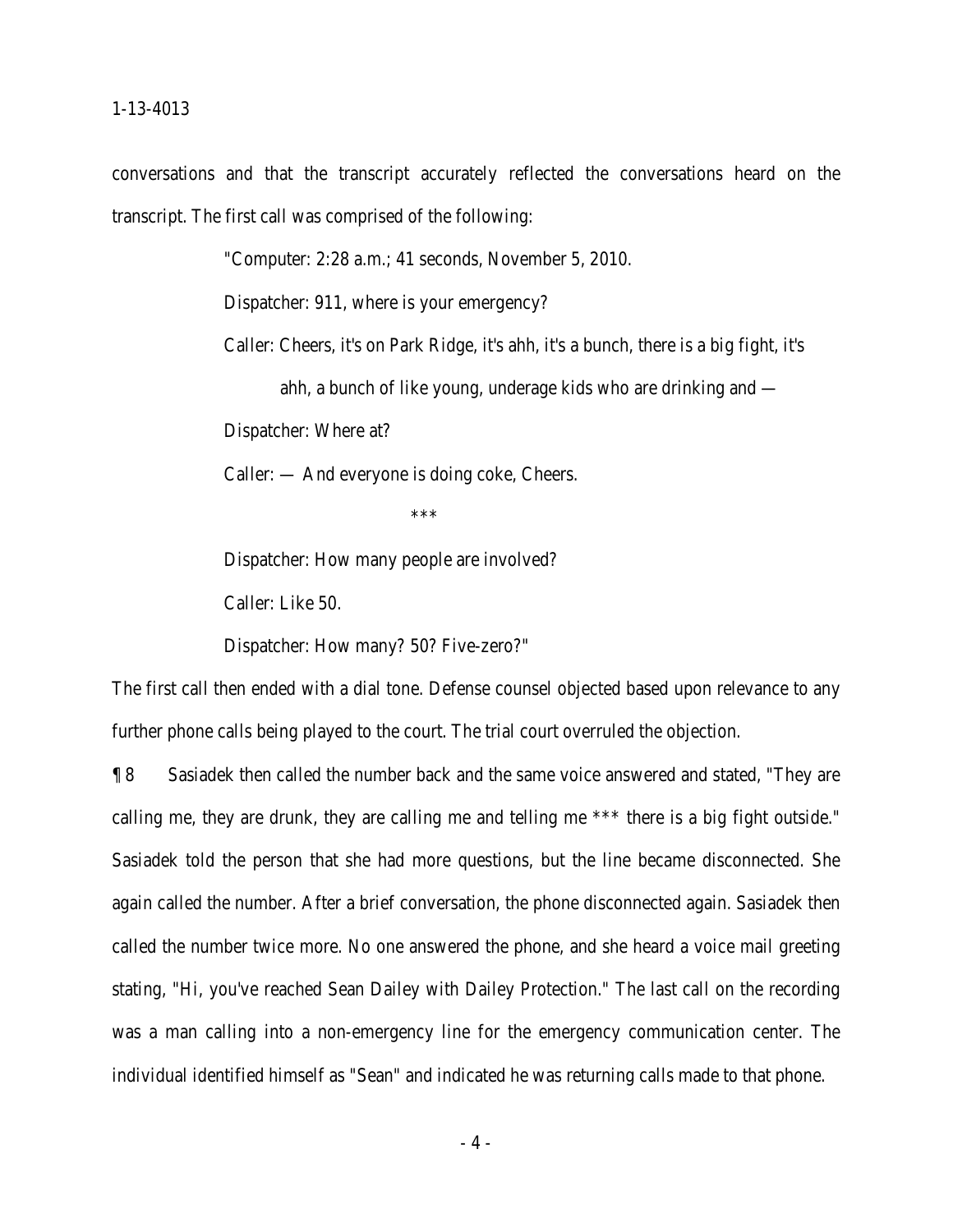¶ 8 The parties then presented a stipulation which included that the phone number 773-407- 0069 was registered to a T-mobile account in the name of "Sean Dailey"—presumably the same individual as defendant. The stipulation also stated that the number 847-391-5671 is registered to the North Suburban Emergency Communication Center. A call to 911 originated from the 773- 407-0069 phone number registered to defendant at 2:28 a.m. on November 5, 2010. Calls from the emergency communication center were made to that number at 2:29 a.m. and 2:30 a.m. At 2:35 a.m. and 2:45 a.m., calls were made from the 773-407-0069 number to the emergency communication center.

¶ 9 The State then rested its case and defendant made a motion for acquittal, which the trial court denied. The defendant rested without presenting any evidence.

¶ 11 The trial court found defendant guilty of disorderly conduct. Defendant filed a motion for a new trial and a motion to reconsider the guilty finding. Neither motion claimed the State failed to identify defendant in court. Defendant then filed a supplement to the motion to reconsider the guilty finding, alleging for the first time that the State failed to provide proper foundation indicating that defendant made the calls in question. The trial court denied both of defendant's motions and sentenced him to 24 months' probation. Defendant appeals.

¶ 12 On appeal, defendant contends that the State failed to present an in-court identification of his voice, and, therefore, failed to prove him guilty beyond a reasonable doubt. He notes that the State presented no witness testimony identifying the voice on the recordings as defendant's. He asserts that the only presented evidence linking defendant to the phone calls was the hearsay statements of the calls themselves. Despite couching his appeal as a challenge to the sufficiency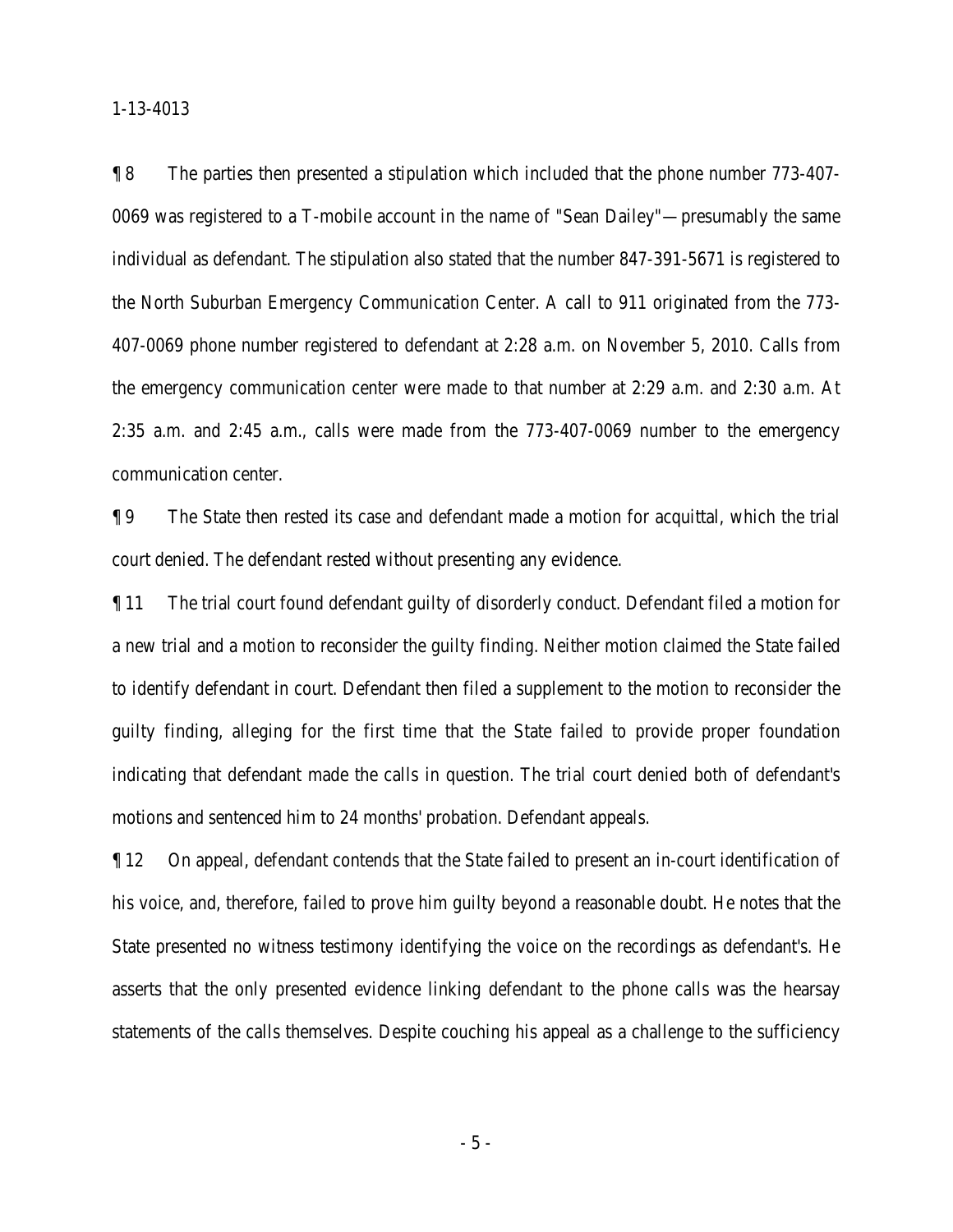of the evidence, he appears to argue, additionally, that the State failed to lay a proper foundation for the phone calls and that the calls contained hearsay statements.

¶ 13 The State responds that defendant's argument is not truly a challenge to the sufficiency of the evidence, but a disguised hearsay argument. As such, defendant forfeited the issue by failing to object to the calls as inadmissible hearsay during the trial. The State argues that defendant should be estopped from contesting his identity on appeal because defense counsel's arguments and questions during cross-examination at trial conceded that defendant was the caller recorded. Finally, the State argues that it presented sufficient evidence at trial to prove beyond a reasonable doubt that defendant made the phone call in question.

¶ 14 Initially, we note that the record on appeal is incomplete. An appellant bears the burden of providing a sufficiently complete record "so that the reviewing court is fully informed regarding the issues to be resolved." *People v. Odumuyiwa*, 188 Ill. App. 3d 40, 45, 544 (1989). Defendant has failed to include the transcript for the court's findings or for the separate sentencing hearing held in this case. While a copy of the trial court's finding of guilty was attached to defendant's brief, a document attached to a party's brief cannot be used to supplement the record. *People v. Garvin*, 2013 IL App (1st) 113095, ¶ 23. However, because the record of proceedings includes the transcripts of all evidence heard by the trial court, the record is sufficient to fully inform this court of the information necessary to decide defendant's claim on its merits.

¶ 15 Defendant describes his claim as a challenge to the sufficiency of the evidence presented against him; however, he also argues that the trial court impermissibly relied on hearsay statements and that the call recordings lacked a proper foundation. In order to preserve a claim

- 6 -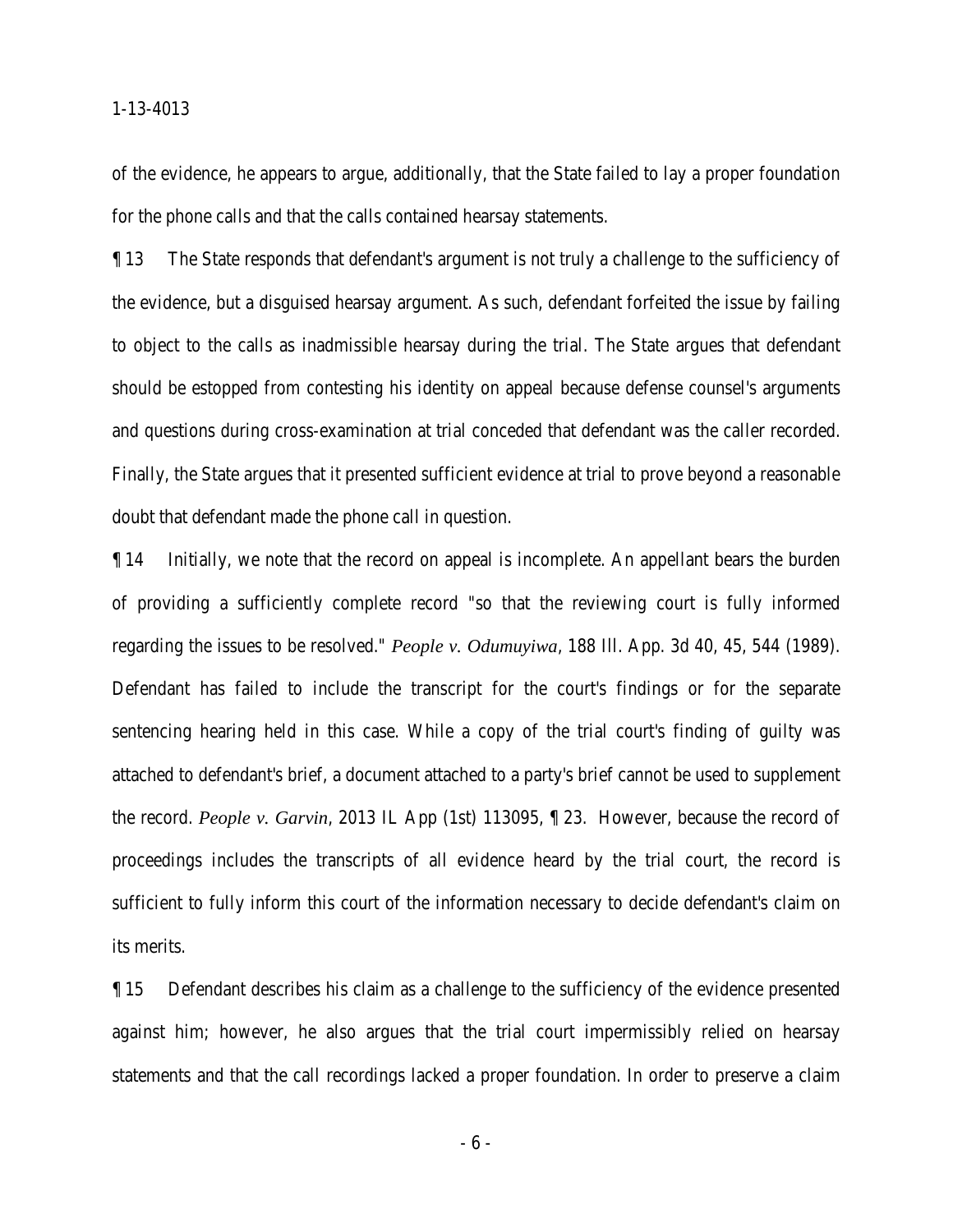for review, a defendant must both object to the error at trial and include the issue in his or her posttrial motions*. People v. McLaurin*, 235 Ill. 2d 478, 485 (2009). Defendant did not object to the foundation laid for the recordings or to the statements recorded as hearsay at trial; therefore, defendant has forfeited the issues on appeal. Defendant does not argue that the plain error doctrine applies, and therefore, he has also forfeited plain error review of the issues. *People v. Hillier*, 237 Ill. 2d 539, 545-46 (2010).

¶ 16 In contrast to defendant's hearsay and foundation claims, a claim that the State failed to prove a defendant guilty beyond a reasonable doubt does not require a contemporaneous objection for preservation. See *People v. Enoch*, 122 Ill. 2d 176, 190 (1988). Due process requires the State to prove each element of a criminal offense beyond a reasonable doubt. *People v. Cunningham*, 212 Ill. 2d 274, 278 (2004), citing *In re Winship*, 397 U.S. 358, 364 (1970). When reviewing the sufficiency of evidence, a reviewing court must decide "whether, after viewing the evidence in the light most favorable to the prosecution, *any* rational trier of fact could have found the essential elements of the crime beyond a reasonable doubt." (Emphasis in original.) *Jackson v. Virginia*, 443 U.S. 307, 313 (1979); *Cunningham*, 212 Ill. 2d at 278. A reviewing court will not overturn a guilty verdict unless the evidence is "so improbable, unsatisfactory, or inconclusive that it creates a reasonable doubt of defendant's guilt." *People v. Collins*, 214 Ill. 2d 206, 217 (2005).

¶ 17 Disorderly conduct, as charged in the present case, occurs when an offender "knowingly: \*\*\* [t]ransmits or causes to be transmitted in any manner to any peace officer, public officer or public employee a report to the effect that an offense will be committed, is being committed, or has been committed, knowing at the time of the transmission that there is no reasonable ground

- 7 -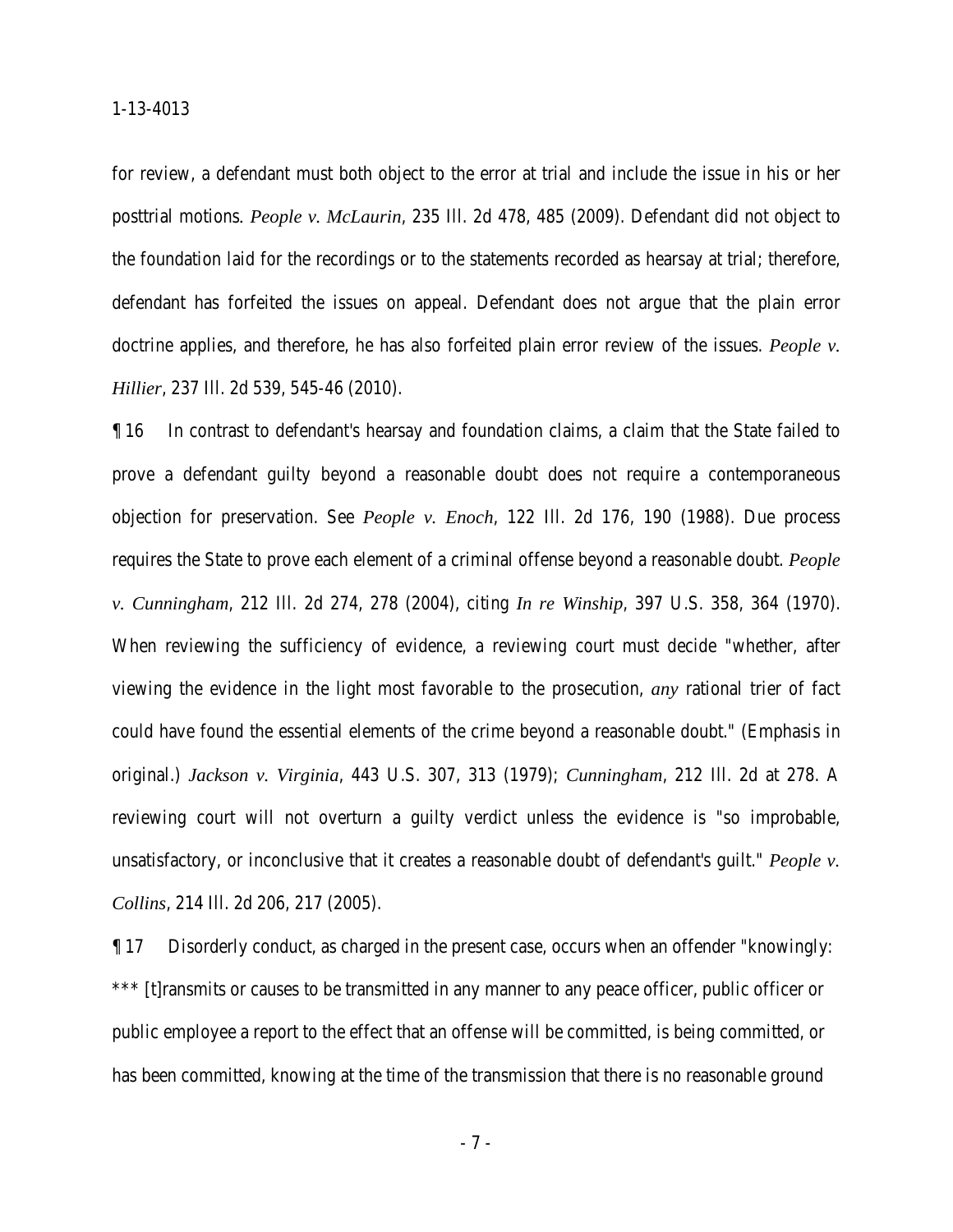for believing that the offense will be committed, is being committed, or has been committed." 720 ILCS 5/26-1(a)(4) (West 2010). In the current appeal, defendant argues only that the State failed to prove that he was the individual responsible for the call to 911.

¶ 18 Even without considering the statements recorded during the phone calls, the State presented sufficient evidence to prove that defendant made the calls in question. At trial, Officer Zagorski testified that he stopped defendant—whom he identified in open court—for speeding. He saw defendant on a cellular phone at some point after he turned off his dashboard camera at 2:18 a.m. and shortly before a radio dispatch alerted him to a 50-person fight at a bar. Sasiadek testified that at 2:28 a.m. she received a call reporting a 50-person fight at a bar. She then proceeded to make several calls back and forth to the calling telephone number. Telephone records were admitted into evidence without objection. These records indicated that a phone registered to defendant's name made a call to 911 at the same time as the call reported by Sasiadek. The records further indicated that calls were made between the phone registered to defendant and the phone belonging to the emergency response center corresponding to the several calls Sasiadek had described. Moments before the calls began, defendant was observed talking on a cellular phone. A trier of fact could reasonably infer that the 911 call at issue was made from the phone in defendant's possession, and thus defendant was the individual who made the call. Viewing the evidence in the light most favorable to the State, a rational fact finder could have found beyond a reasonable doubt that defendant made the initial 911 call.

¶ 19 Defendant argues that his case is "near[ly] identical" to *People v. Williams*, 244 Ill. App. 3d 669 (1993). In *Williams*, the appellate court ruled that the State had failed to prove beyond a reasonable doubt that the defendant had threatened the mayor of Chicago. *Id.* at 674. In that case,